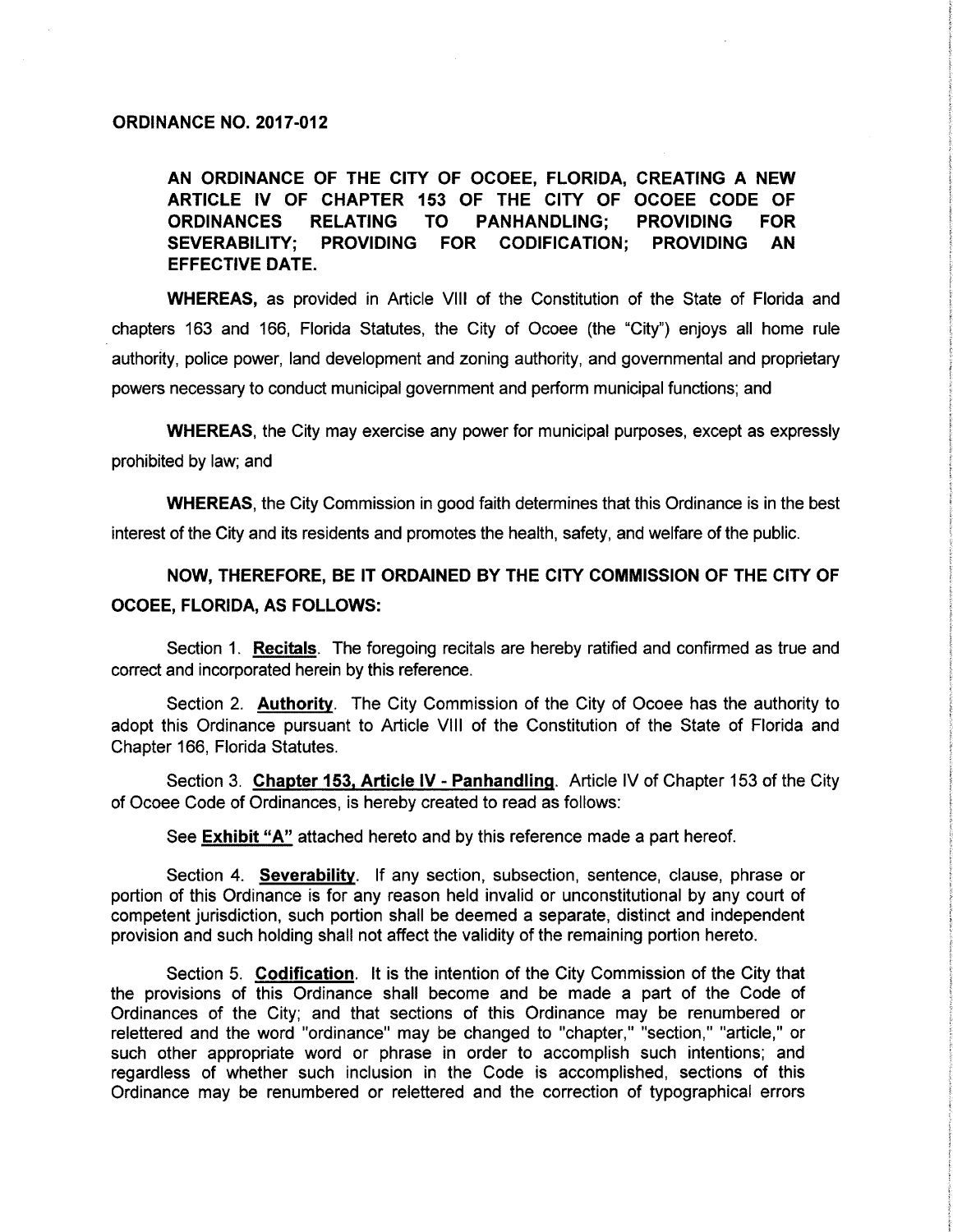which do not affect the intent may be authorized by the City Manager, without need of public hearing, by filing a corrected or recodified copy of same with the City Clerk.

Section 6. Effective Date. This Ordinance shall be in force and take effect immediately upon its passage and adoption.

**PASSED AND ADOPTED this 2/ av of March**, 2017.

APPROVED:

ATTEST: CITY OF OCOEE, FLORIDA

atte Heard Rund, Johns

tian and the Sibility City Clerk Rusty Johnson, Mayor Rusty Johnson, Mayor Rusty Johnson, Mayor

SEAL)

ADVERTISED *March* 9, 2017 READ FIRST TIME *March* 7, 2017 READ SECOND TIME AND ADOPTED  $March$   $21$ , 2017 UNDER AGENDA ITEM NO.  $\angle$ 

FOR USE AND RELIANCE ONLY BY THE CITY OF OCOEE, FLORIDA; APPROVED AS TO FORM AND LEGALITY this  $21^{37}$ day of  $MAP-CH$ , 2017

SHUFFIELD, LOWMAN & WILSON, P.A.

By: City Attorne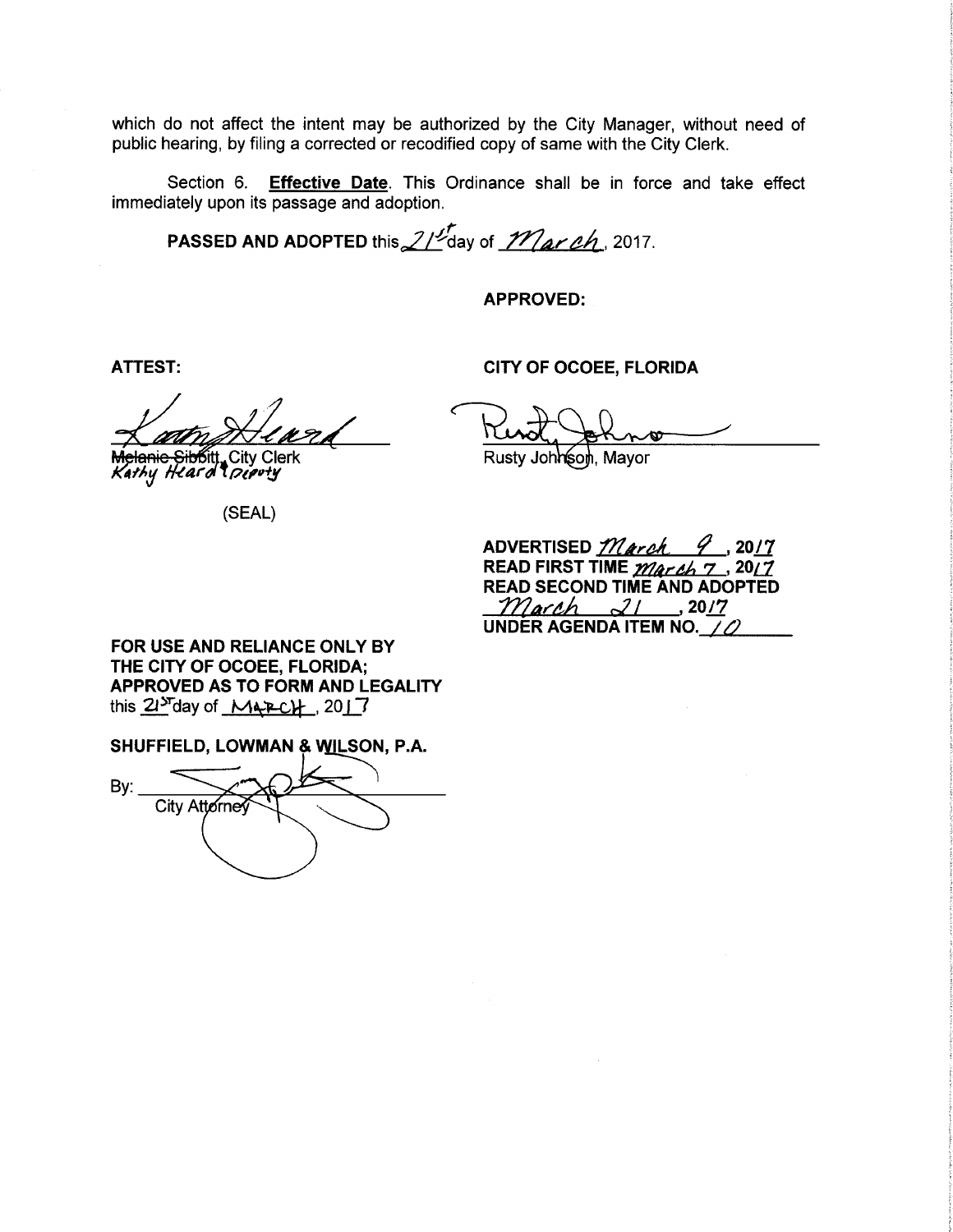### EXHIBIT "A"

A new Article IV is added to Chapter 153 of the City of Ocoee Code of Ordinances, relating to Streets and Sidewalks, to read as follows with underlines showing new language:

#### ARTICLE IV — Panhandling

#### Section 153-30. – Purpose, Intent, and Findings.

A. It is the purpose and intent of this article to secure the health, safety, and welfare of all persons using city streets and rights of way, to ensure that the use of city streets and rights of way does not become dangerous, to ensure that the free flow of traffic thereon is not impeded, and to protect those on the city streets and rights of way against abusive behavior by panhandlers, as this term is defined herein. The City Commission further finds that, to protect citizens from the fear and intimidation accompanying certain locations and types of panhandling, and to prohibit aggressive and intimidating panhandling, restrictions on such activity is necessary.

2) The City Commission finds that significant public health, safety, and welfare concerns and crowd control problems caused by panhandling near city streets and rights of way which are in use by vehicular traffic. The City Commission finds that such concerns and problems arise because panhandling in the City right of way involves the process of a panhandler soliciting the immediate donation of money or other thing of value from an occupant or operator of a vehicle which is in traffic, that vehicle occupant or operator must consider the offer, and, if the vehicle occupant or operator decides to give the donation to the panhandler, that person must reach for a wallet or search for money, all while the panhandler and vehicle are located on a city street or right of way that is in use by vehicular traffic. Based on the foregoing, the City Commission finds that the activity of panhandling from occupants or operators of vehicles located on streets in use by vehicular traffic distracts drivers from their primary duty to watch traffic and potential hazards in the road, observe all traffic signals or warnings, and move through the city's streets and intersections in a lawful and safe manner, creates a safety hazard, poses a substantial risk to the public, and impedes the free flow of traffic on the city's streets and rights of way. The City Commission further finds that the safety of panhandlers and the occupants of vehicles is at significant risk when panhandlers engage in their activities on or near public streets because City streets and rights of way are meant for the use and control of vehicular traffic and not for panhandling activities.

3) The City Commission further finds that the presence of persons who panhandle from other persons at or near automated teller machines, the entrance and exits of certain buildings and establishments, at certain facilities and events, or at or around other locations, as described in this article, is especially troublesome because said persons cannot readily escape from the undesired conduct and that such activity often carries with it an implicit threat to both persons and property.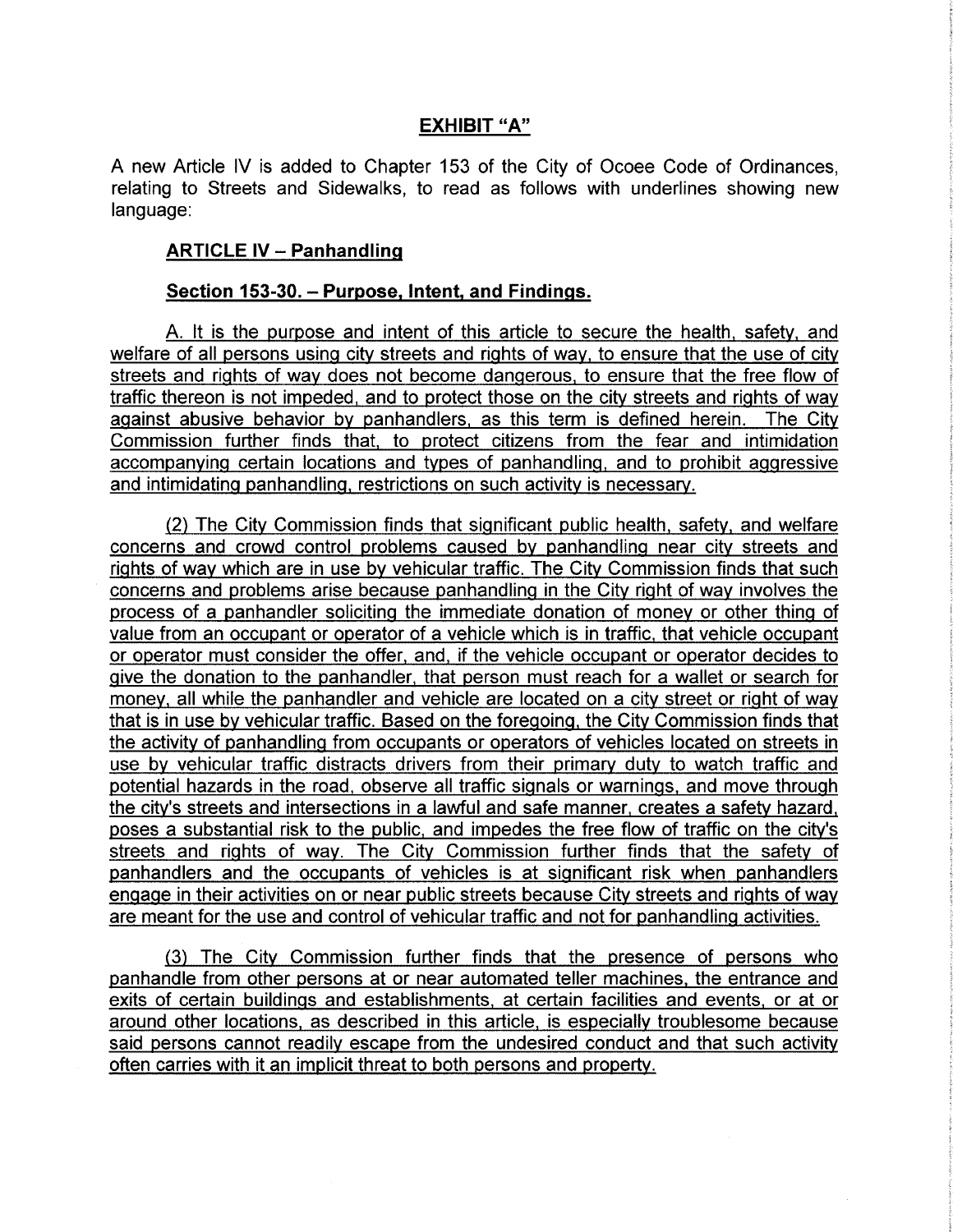B. It is not the purpose and intent of this article to prohibit panhandling in public areas when such activities will not interfere with vehicular traffic, cause traffic safety and traffic flow concerns, or constitute a threat to the public health, safety, and welfare of the citizenry. Panhandlers may conduct their activities so long as they are in compliance with this Code.

### Section 153-31. - Definitions.

Panhandling" is hereby defined as a solicitation made in person, requesting an immediate donation of money or other thing of value. Purchase of an item of an amount far exceeding its value, under circumstances where <sup>a</sup> reasonable person would understand that the purchase is in fact a donation, is a donation for the purpose of this article. Except as specifically provided in this article, panhandling does not include passively standing or sitting with a sign or other indication that one is seeking donations, without addressing any solicitation to any specific persons other than in response to an inquiry by that person.

# Section 153-32. - Prohibited activities.

A. It shall be unlawful for any person to panhandle, and no registration issued under this section shall be deemed to allow panhandling, including passively standing or sitting with a sign or other indication that one is seeking donations, when the person solicited is in any of the following places within the city limits:

1) Within 100 feet of any bus stop or train stop,

2) In any public transportation vehicle or facility, excluding airports;

3) In the city right of way or in any vehicle located in or on the city right of way;

4) In a public park, fairground, or sporting facility, including entry ways or exits thereto;

5) Within 100 feet of any school as this term is defined in Section 1002. 01, Florida Statutes, and Section 1003. 01, Florida Statutes;

6) At the site of any automated teller machine. For the purposes of this subsection, "site of any automated teller machine" includes an area within 100 feet of any automated teller machine;

7) On private property, including at any point of sale or commercial retail establishment, unless the panhandler has written permission from the owner or person in possession of the private property or commercial retail establishment;

8) In a parking lot or garage owned or operated by the city, including entry ways or exits and pay stations connected therewith; or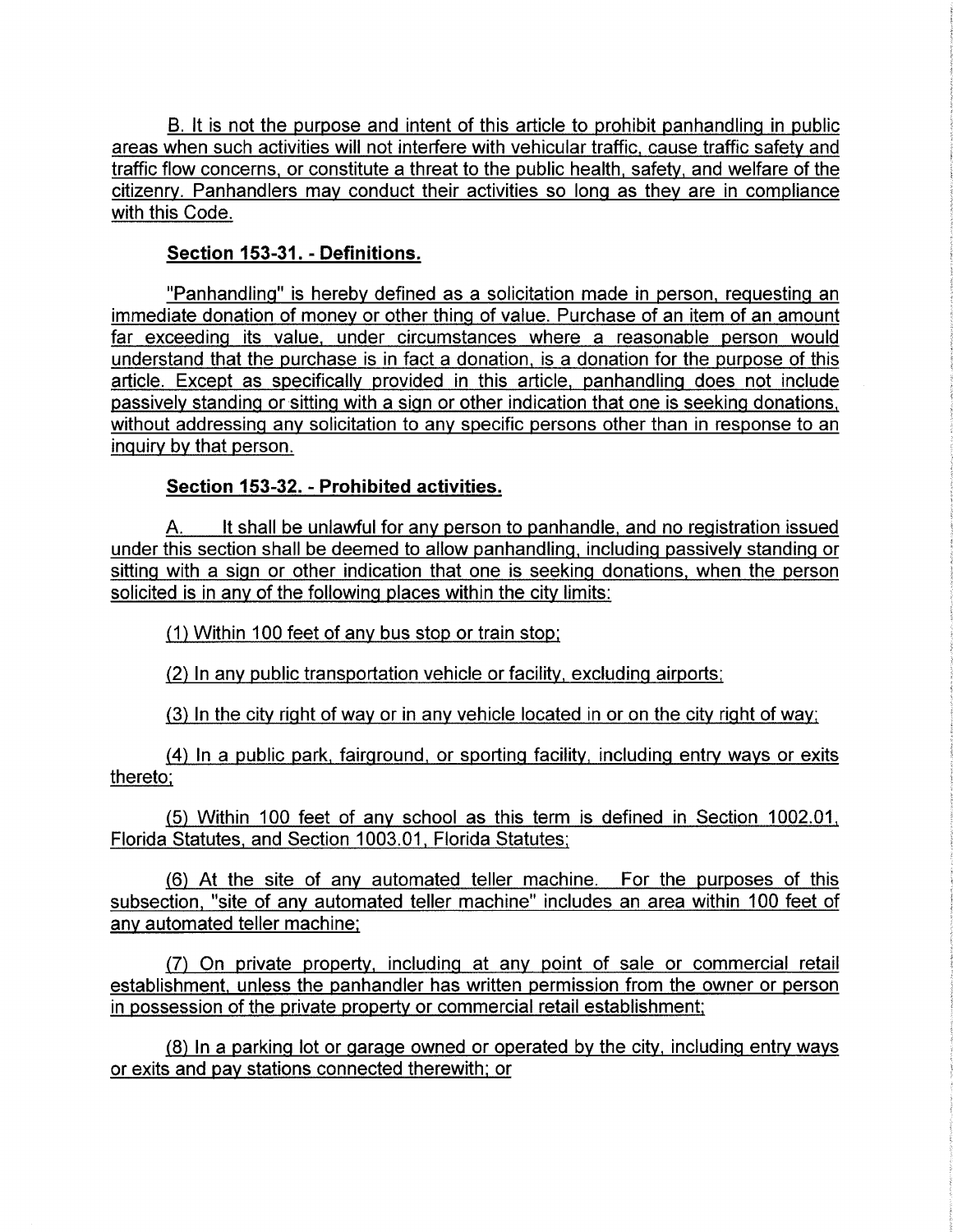9) Within 100 feet of any liquor store, defined as a store whose predominate business is the sale of alcoholic beverages.

B. It shall be unlawful for any person to panhandle in any of the following manners:

 $(1)$  By coming within three  $(3)$  feet of the person solicited, unless that person has indicated that he or she does wish to make the donation;

2) By blocking the path of the person solicited;

3) By following a person who walks away or otherwise indicates he or she does not wish to make a donation to the panhandler;

4) By using profane or abusive language, either during the solicitation or following a refusal of a solicitation;

5) By panhandling in a group of two or more persons unless the group of two or more persons have registered as required in this ordinance and have received written permission from the owner or person in possession of the private property or commercial retail establishment; or

6) By any statement, gesture, or other communication which <sup>a</sup> reasonable person in the situation of the person solicited would perceive to be a threat.

C. It shall be unlawful for any persons to knowingly make any false or misleading representation in the course of soliciting a donation. False or misleading representations include, but are not limited to, the following:

1) Stating that the donation is needed to meet a specific need, when the solicitor already has sufficient funds to meet that need and does not disclose that fact;

2) Stating that the donation is needed to meet a need which does not exist;

3) Stating that the solicitor is from out of town and stranded, when such is not true;

4) Wearing a military uniform or other indication of military service when then solicitor is neither a present nor former member of the service indicated;

5) Wearing or displaying any indication of physical or mental disability, when the solicitor does not suffer the disability indicated;

6) The use of makeup, or any other artifice to simulate any deformity or injury; or

7) Stating that the solicitor is homeless, when in fact he or she is not.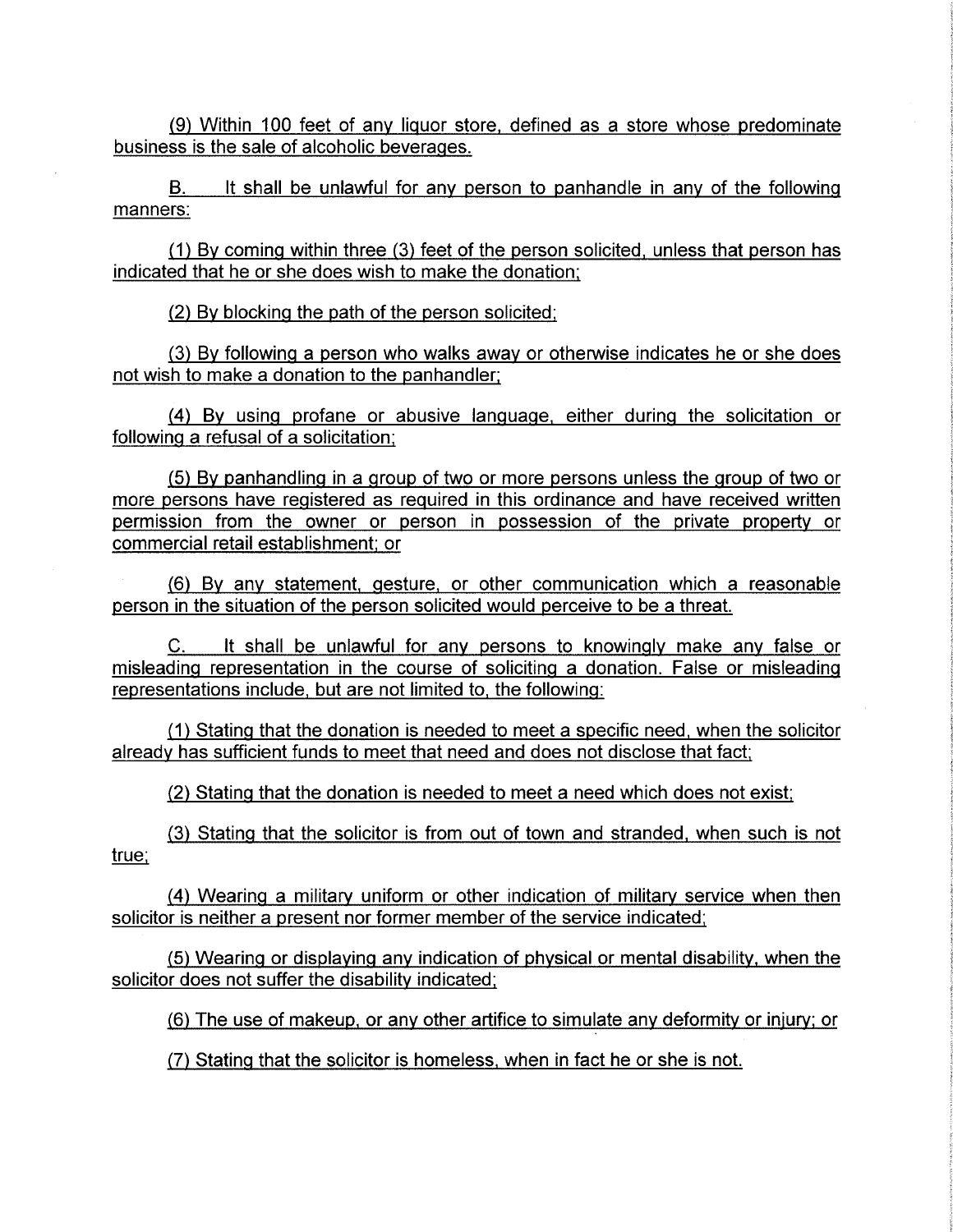D. It shall be unlawful for any person to solicit and receive a donation by indicating that the funds requested are needed for a specific purpose, and then spend the funds received for a different purpose.

E. It shall be unlawful for any operator or occupant of a vehicle that is in traffic on a city right of way to offer money or some other article of value to a person who is panhandling that results in the actual exchange of money or some other article of value between the person panhandling and the operator or occupant of a vehicle while that vehicle is on the portion of a city right of way currently in use by vehicular traffic.

F. Any violation of this section shall be punishable as set forth in section 1-12 of this Code.

# Section 153-33. - Registration requirement.

A. No person shall panhandle without a registration issued by the city police department. A person who has been registered shall keep a copy of the registration on his or her person at all times while panhandling and show it to any police officer upon request. No person whose registration has been revoked shall panhandle for a period of two years following the revocation. A violation of this section shall be punishable as set forth in section 1-12 of this Code.

B. The police department shall issue the registration, without fee, to any eligible person who presents himself or herself at the city police headquarters, states his or her true name, presents a photo identification or signs a declaration under penalty of perjury that he or she has no such identification, and permits himself or herself to be photographed and fingerprinted.

C. A person is ineligible to register and registration will not be granted if, and only if, within the last five  $(5)$  years he or she:

1) Has been convicted whether or not adjudication was withheld of two or more violations of this section;

2) Has had a registration revoked pursuit to subsections E. or F. below; or

3) Has been convicted, whether or not adjudication was withheld, of two or more offenses under the law of any jurisdiction which involves aggressive or intimidating behavior while panhandling or false or misleading representations while panhandling.

D. If the police department is unable to determine eligibility within two working days, excluding weekends and holidays, upon receipt of an application for registration to panhandle, the police department shall issue a temporary registration which will be valid for up to 30 days or until such time as the police department determines eligibility for regular registration, whichever comes first. The regular registration shall expire three years from the date of issuance. Along with the registration, the police department shall give the applicant <sup>a</sup> copy of this article.